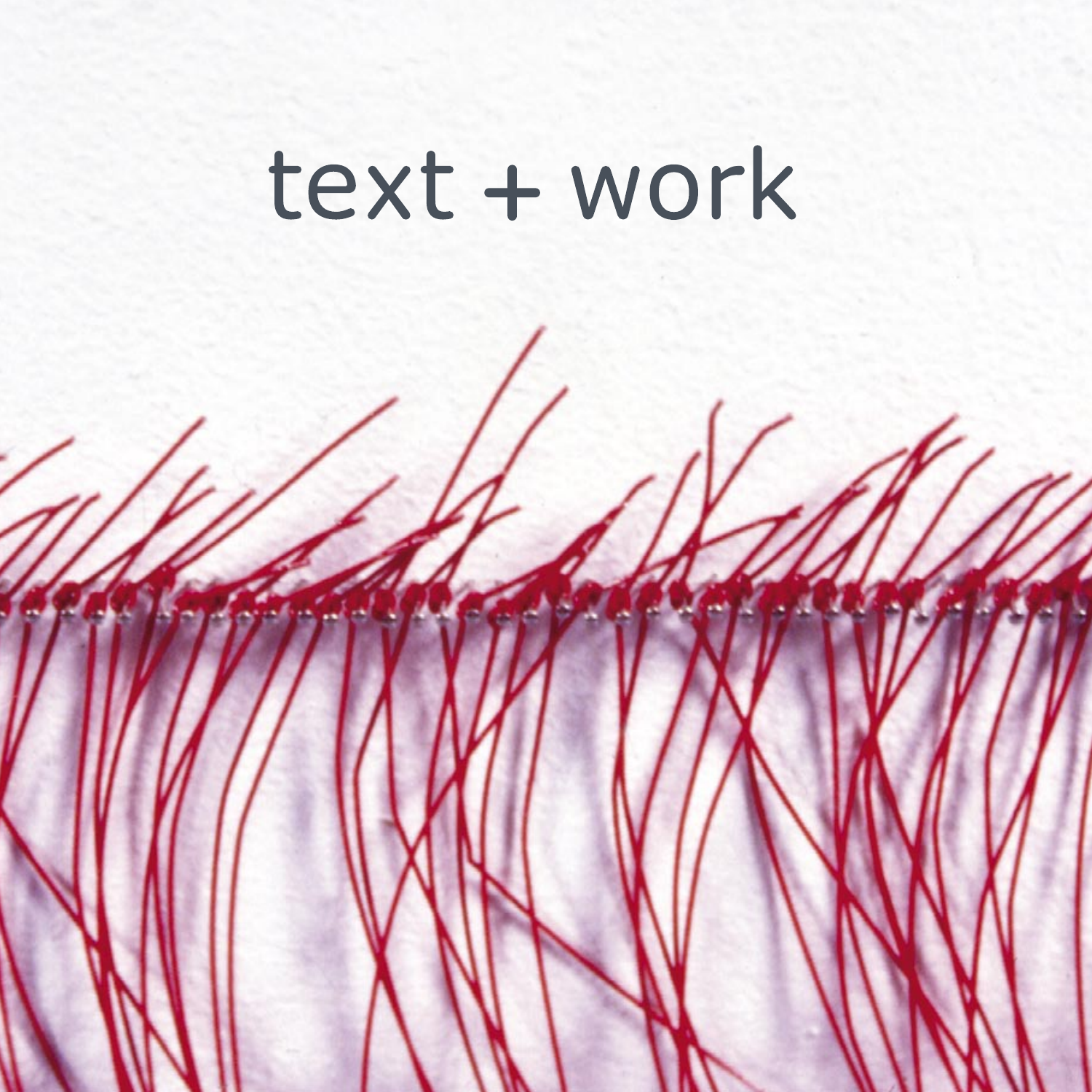



Katie Bethune-Leamen + Kate Terry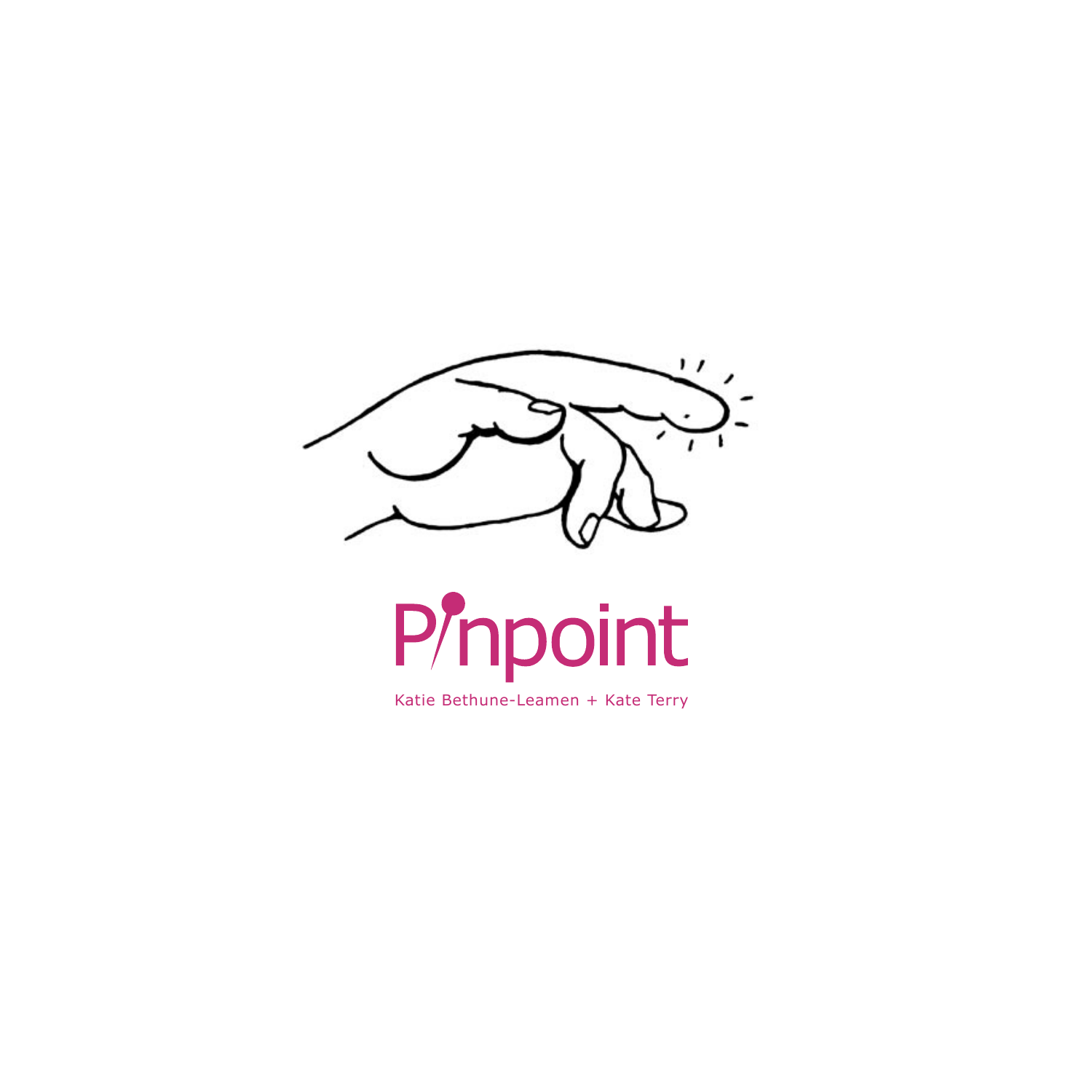## Pinpoint

Kate Terry's art practice mimics the strategies of hobbyists and doit-yourself projects. Terry selects cheaply manufactured utilitarian and craft materials in her favourite colours, manipulating them to produce works with a hand-made aesthetic. For *Pinpoint*, Terry has produced her ninth *Thread Installation*, basing its configurations on the particulars and idiosyncrasies of the text  $+$  work gallery.

Terry has utilised pretty pink thread and everyday straight pins to create a phenomenological, optical illusion that makes it unclear where the installation begins and ends. Occupying the majority of the space with hundreds of stretched threads, it leaves the gallery neither full nor empty. It is spectacularly non-heroic.

Terry's series of drawings in *Pinpoint* reference the generic drawing styles of instructional illustrations, Dover books, and product packaging. Terry creates line drawings of gesticulating hands that signal, offer helpful guidance, demonstrate hobby-skills, form hand shadows or display craft related injuries. The drawings in *Pinpoint* are titled by lyrics from Bon Jovi's number one hit, *You Give Love a Bad Name*, and illustrate sentiments of lost love.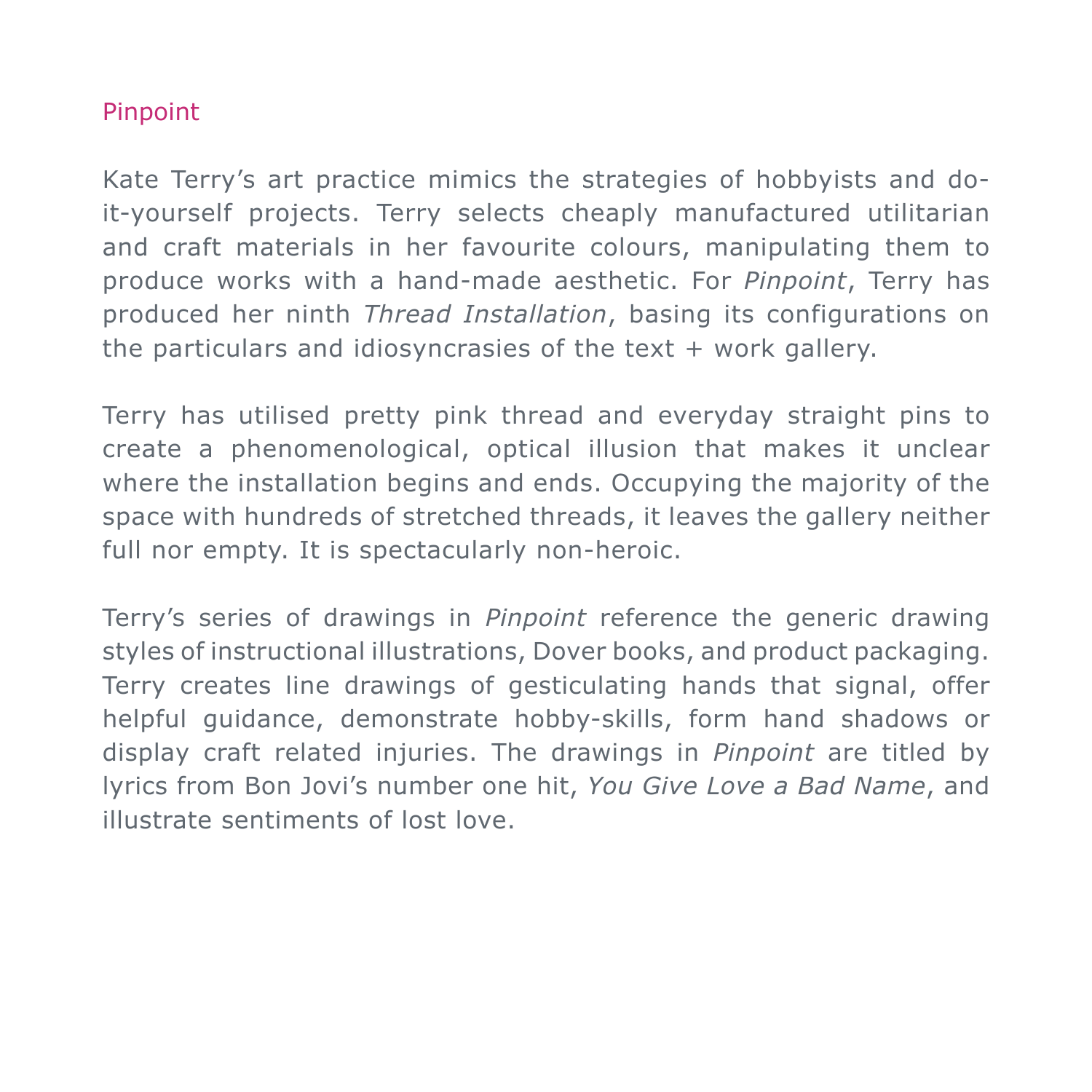Also shown are colour coordinated instructional kits for self-installation that Terry produces and markets. The kits are a hybrid of the hobby/ craft sensibility of Martha Stewart (America's doyenne of home-making) and Sol LeWitt's instructional wall drawings. Like Ikea products, the kits not only provide instructions for making an installation, but also all the materials required for self-assembly.

Hand-made in small editions, the kits offer an opportunity to complete Terry's work. Their step-by-step instructions explain how, and in which specific spots within a gallery or home the installations, whose elements are cont ained in the kit, should be implemented, but leave it unclear as to whether the kits should remain an object of a collection or be realized as an installation by the owner.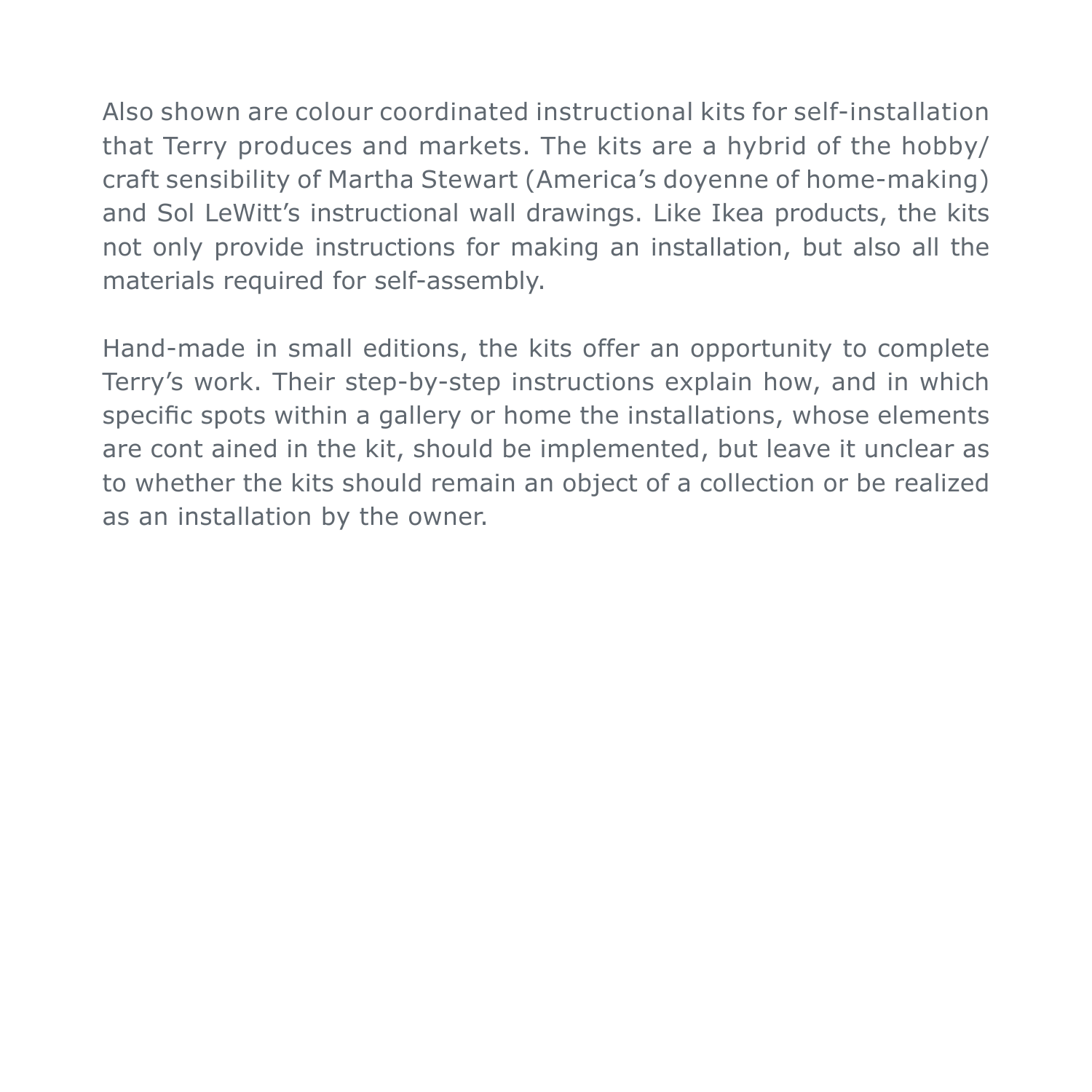## Pinpoint

Preface to Hand Shadows to be Thrown Upon the Wall: A Series of Novel and Amusing Figures Formed by the Hand

But by what pains [these shadows] were invented can never be revealed; for it is known to my tortured digits alone, and they, luckily for me, are dumb. I calculate that I put my ten fingers through hundreds of various exercises before my "Bird" took wing; my left little finger thrills at the memory of "Grandpapa"; and my thumbs gave in no less than



twenty times before "Boy" was accomplished. Yet now how easy it is to make the "Duck" to quack, the "Donkey" to bray, "Toby" to wag his tail, and the "Rabbit" to munch his unsubstantial meal.

Of course the Shadows are not to be reproduced perfectly, on "one trial only"; but I believe that in each case I have drawn the due position of the fingers with such care, that the most difficult subject may be accomplished after a few minutes; nor need ingenious youth or parental fondness confine their endeavours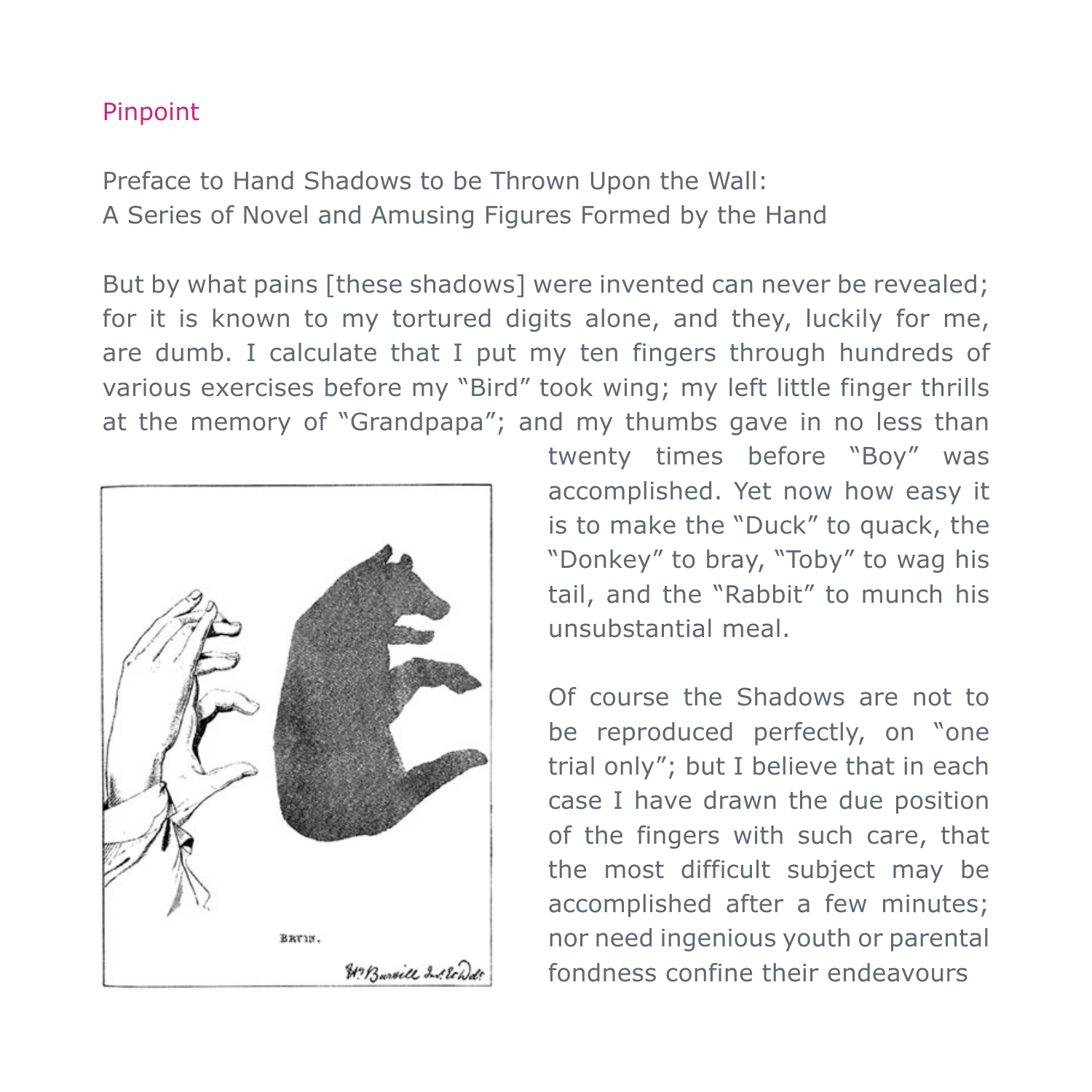to the sketches contained in this book. With a little ingenuity and some patience, new shadows may be produced; and not unfrequently figures appear that one never dreamed of attempting.

## Henry Bursill December 1858

This is the preface to Henry Bursill's edifying little book Hand Shadows to be Thrown Upon the Wall: A Series of Novel and Amusing Figures Formed by the Hand (London: Griffith and Farran, 1859) which can be found on the fabulous Gutenberg Project website at: http://www.gutenberg.org/dirs/1/2/9/6/12962/12962-h/12962-h.htm

## An angel's smile is what you sell

When I was a kid, in the schoolyard we would exchange jokes that we somehow knew were intended to have a cachet of prurience, and we would snicker accordingly  $-$  having of course no real idea what they meant. One of the most mystifying of these exchanges involved the presentation of the instigator's hands, held vertical and laid flat against each other, fingers spread. These would be interlo cked with those of the listener, whose hands were held in the identical manner, but placed horizontally, perpendicular to the first set of hands, with the two sets of hands bisecting each other between their two middle fingers. Both parties would then alternately spread their palms, and peer inside, emitting a resultant squeal of distaste. I have tried this hand configuration out recently and still have no idea what it was supposed to be exactly, though it is vaguely vaginal if you really try to imagine it.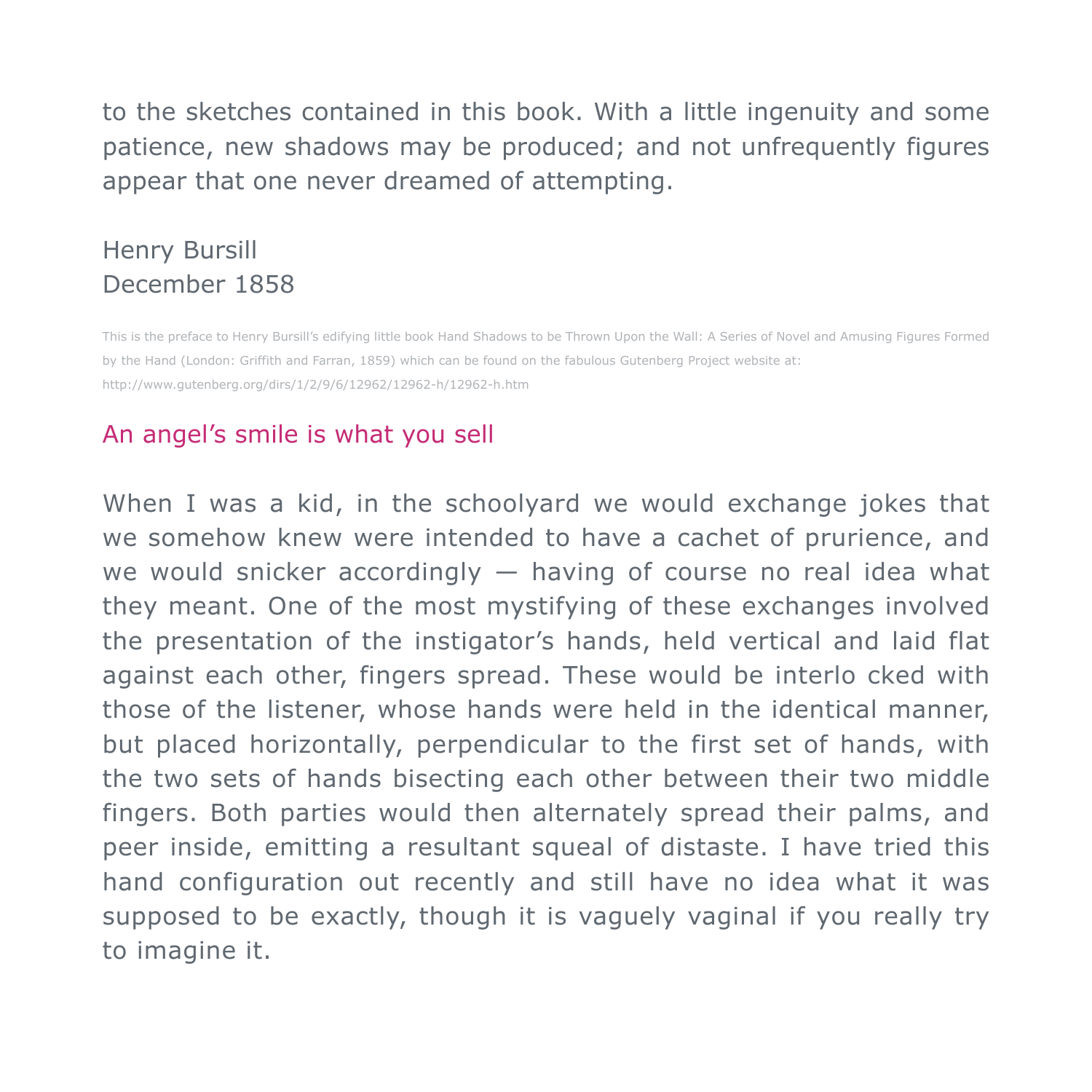## You promise me heaven, then put me through hell

Hands are useful things, and as humans, being provided with an opposable thumb has allowed us to be both rather good, and rather naughty, monkeys. The hyper articulation and multi-digit nature of our hands allows them to be used, formed or combined in almost infinite ways. When conjoined, one of the most common configurations of hands are so-called 'hand shadows'. These are the forms made by a narrator's hands, frequently in the service of telling a story (usually to a child), which with the aid of a darkened room and a direct light source cause the messy spaghetti of fingers to form a more cogent outline on the facing wall. Birds can flutter, doggies bark, giraffes wriggle their ears. Remove the trappings though, and we go back to the fleshy morass of flailing combinations of pinkie and forefinger, index and thumb.

It is to these magical shadow others that Henry Bursill is referring in his preface, reproduced at the beginning of this text, to his 19th century instructional book Hand Shadows to be Thrown Upon the Wall: A Series of Novel and Amusing Figures Formed by the Hand. But unlike Henry Bursill's illustrations, which are meant to guide and inspire the reader to reproduce their forms, Kate Terry's hand shadow drawings include only the suggested hand combinations, and no visual indication of the result. A series of four of these drawings are installed in Terry's exhibition at the Gallery at the Arts Institute at Bournemouth, Pinpoint. Carefully rendered in black pen, they are created on sheets of hot pink Mylar - delicate yet strident.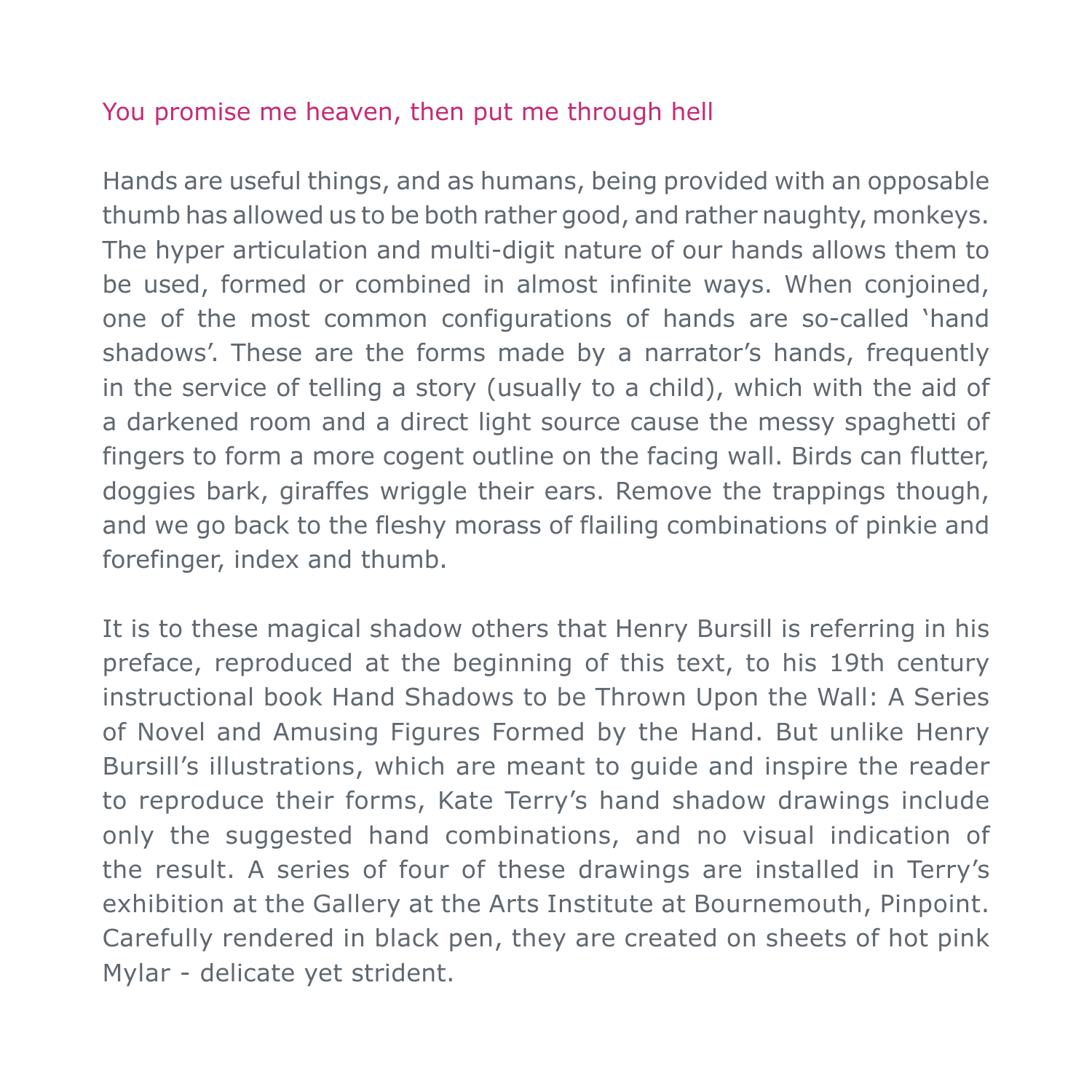## Chains of love got a hold on me

The titles of Terry's hand shadow drawings tell us what shadow forms the configurations might appear to cast were they placed between a wall and a bright light, and yet the hands retain an appearance of piteous contortion regardless of this understanding. But there is more to the name given to each work; they are not just Swan and Billy Goat but I play my part and you play your game: Swan and Your very first kiss was your first kiss goodbye: Billy Goat. At first occluding any further understanding of what the depicted hands and fingers are up to, they turn out to amplify our understanding of the works.

Hair Metal, the class of Metal or Pop music to which the American band Bon Jovi belonged, was traditionally buoyed by elaborate display, with representations of masculinity involving conflations of aspects of codified masculine and feminine presentation not seen since the heyday of Glam Rock. Look back at the appearance or stage acts of groups such as Mötley Crüe or Bon Jovi in their prime, and it can be confusing as to how these men, who look like they may have been taking their style cues from actress Linda Grey on the 1980s American television show Dallas or aerobics king Richard Simmons' work out videos, were considered to be soooo heterosexually hot. Bon Jovi's third album, Slippery When Wet, recently re-mastered and re-released, originally appeared in 1986. Containing such gems as Livin' On a Prayer, and Wanted Dead or Alive, its first single and top ten hit was You Give Love a Bad Name, the song from which the titular extensions to Terry's hand drawings have been drawn.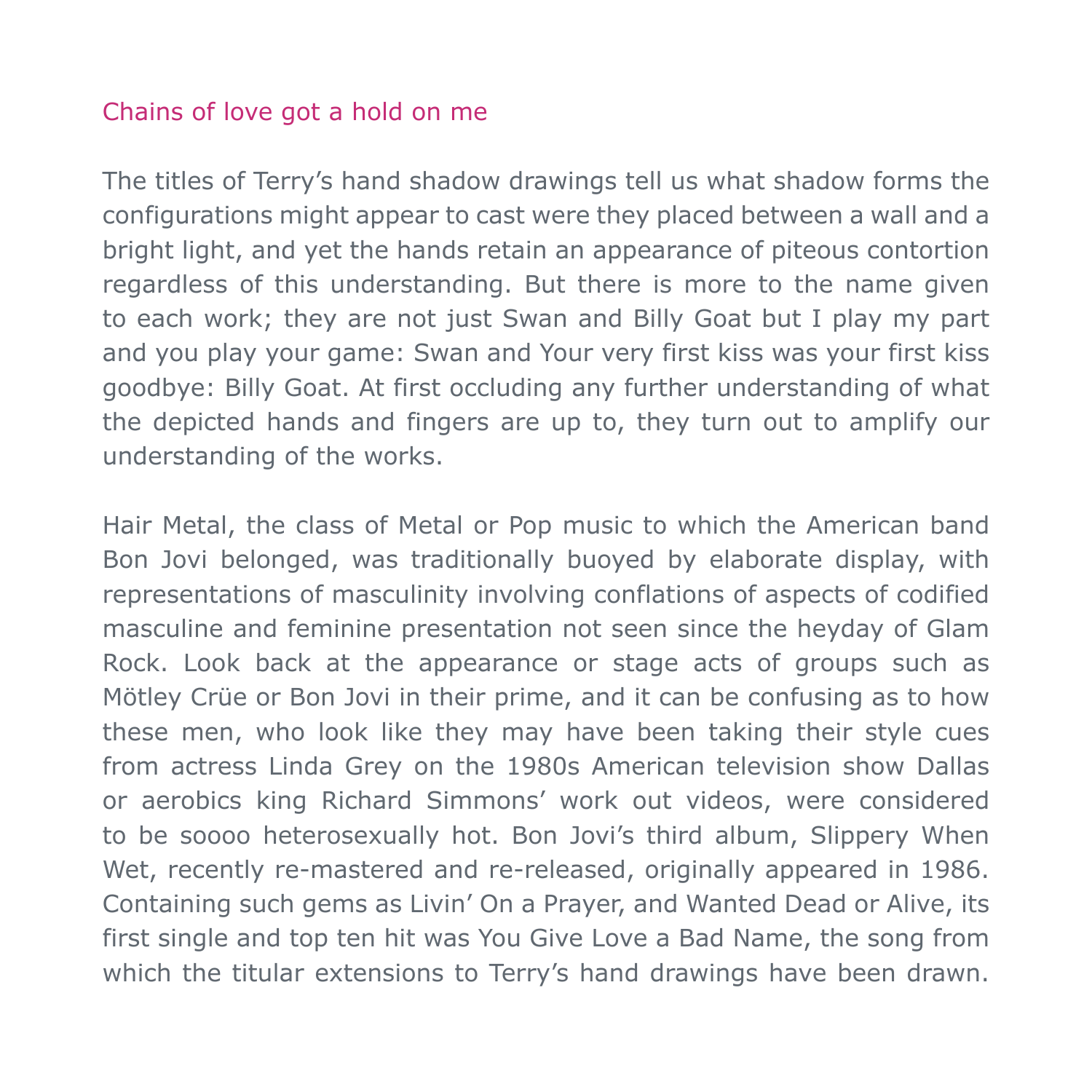The lyrics to You Give Love a Bad Name which annotate the hand works in Pinpoint are confusing amplifications that offer the possibility of rounding out an understanding of what these hands are trying to indicate to us. But they leave things open ended and as baffling as a Bon Jovi stage performance might seem to the casual present day observer.

This conflation of two disparate sources  $-$  instructional drawings for how to form animal-shaped shadows, and Pop/Metal lyrics — is a frontispiece to an empty story: a karaoke of sorts. They conjoin to form a narrative with no purpose, a fictional confabulation that leads us to no specific place. The guitar-driven paean to lost love has been stripped of its arrangement, musical accompaniment and performance, and the illustrations, already a palimpsest of the activity they denote, have not even been granted their edifying shadows. This accretion of signs taken from divergent cultural arenas indicates a gathering process innate to Kate Terry's art practice, when, magpie-like, she accumulates information and 'bits' that she finds compelling, melding them together into poignant installations and beguiling drawings.

#### When passion's a prison, you can't break free

A second series of drawings in the Pinpoint exhibition show hands suffering from the labours of their love. Poked, slit, or swollen, they have been inadvertently put in harm's way by their delicate travails. This time Terry has purloined the lyrics from YGLABN that relate quite specifically to the tasks at hand. Entitled No one can save me the damage is done: Pin-prick, No one can save me the damage is done: Paper cut, and No one can save me the damage is done: Blister, this time there is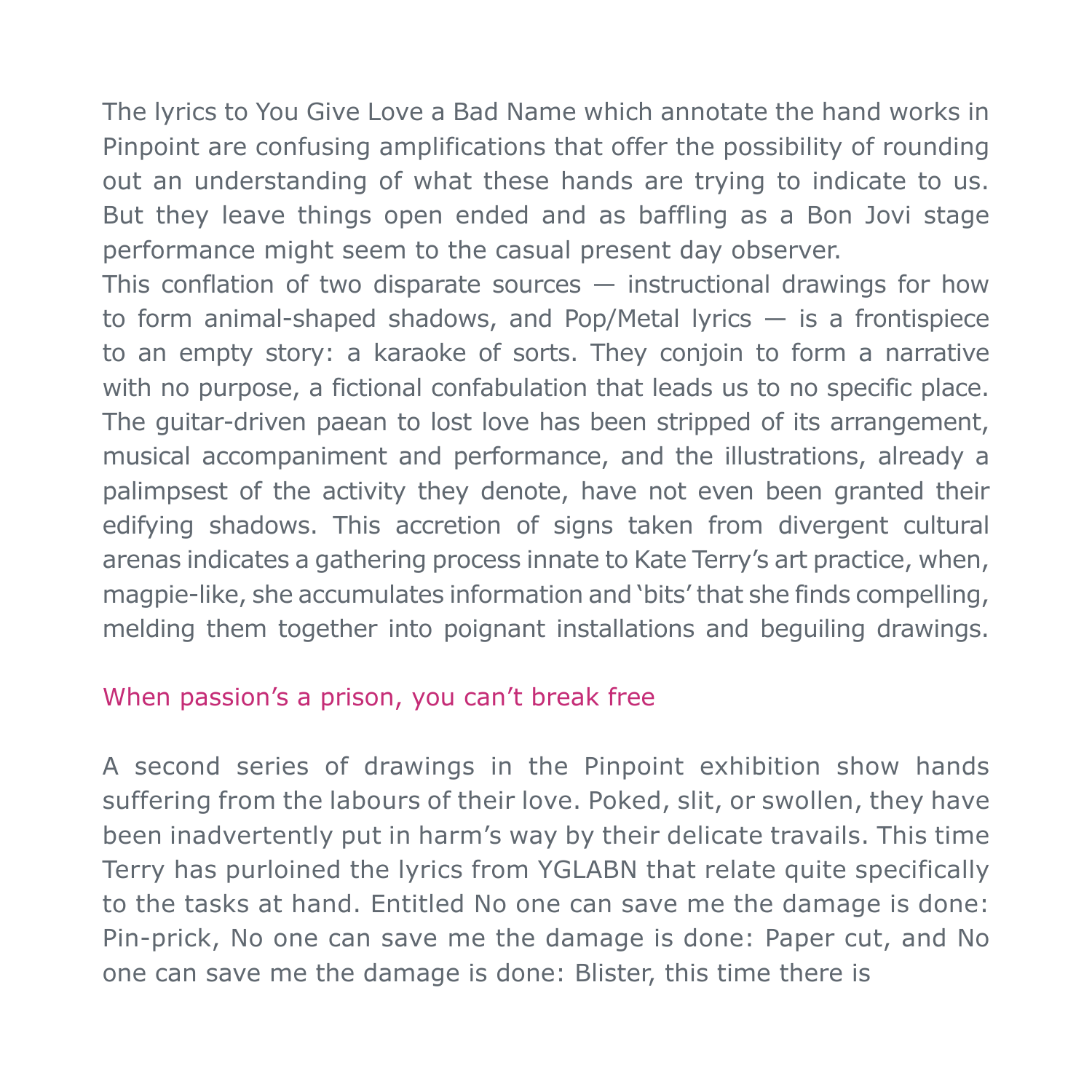no question as to why Bon Jovi is being channelled. But again a troubling aspect of the activity in question has been highlighted. The confluence between lyric and image has been extended in the second series of hand drawings, Terry having carefully extracted those lines that make direct reference to wounding and physical mishap; this works to amplify the push/pull of Terry's relation to the cheerful demimonde of craft. And if 'the devil finds work for idle hands', what does it mean when the words to the devil's music (or at least his Muzak) scores their activity? The words become a silent incantation buoying the activity at hand, as if to be muttered under the breath as an intonation to meter activity. The words are a tangential reference, Terry having glommed on to the Bon Jovi lyrics after being smitten by the lines, in turn bending them to her own needs.

## You're a loaded gun

Kate Terry's art practice has always been engaged with the most pleasing elements of the world of craft, and the wholesome, winsome supplies of the colloquial construction of the world: balloons; plasticine; pins; pompoms materials meant to be used in specific contexts, or to be combined to form a greater whole. But when distilled, made precious, adored and lovingly placed, these charmingly pathetic iotas of substance can appear either sad and wholly alone, or completely engaging.

Terry's thread installations have taken the confounding craft of string art (at times exalted with the name 'symmography') and expanded it into colorful articulations of gallery spaces. Traditionally (if one can apply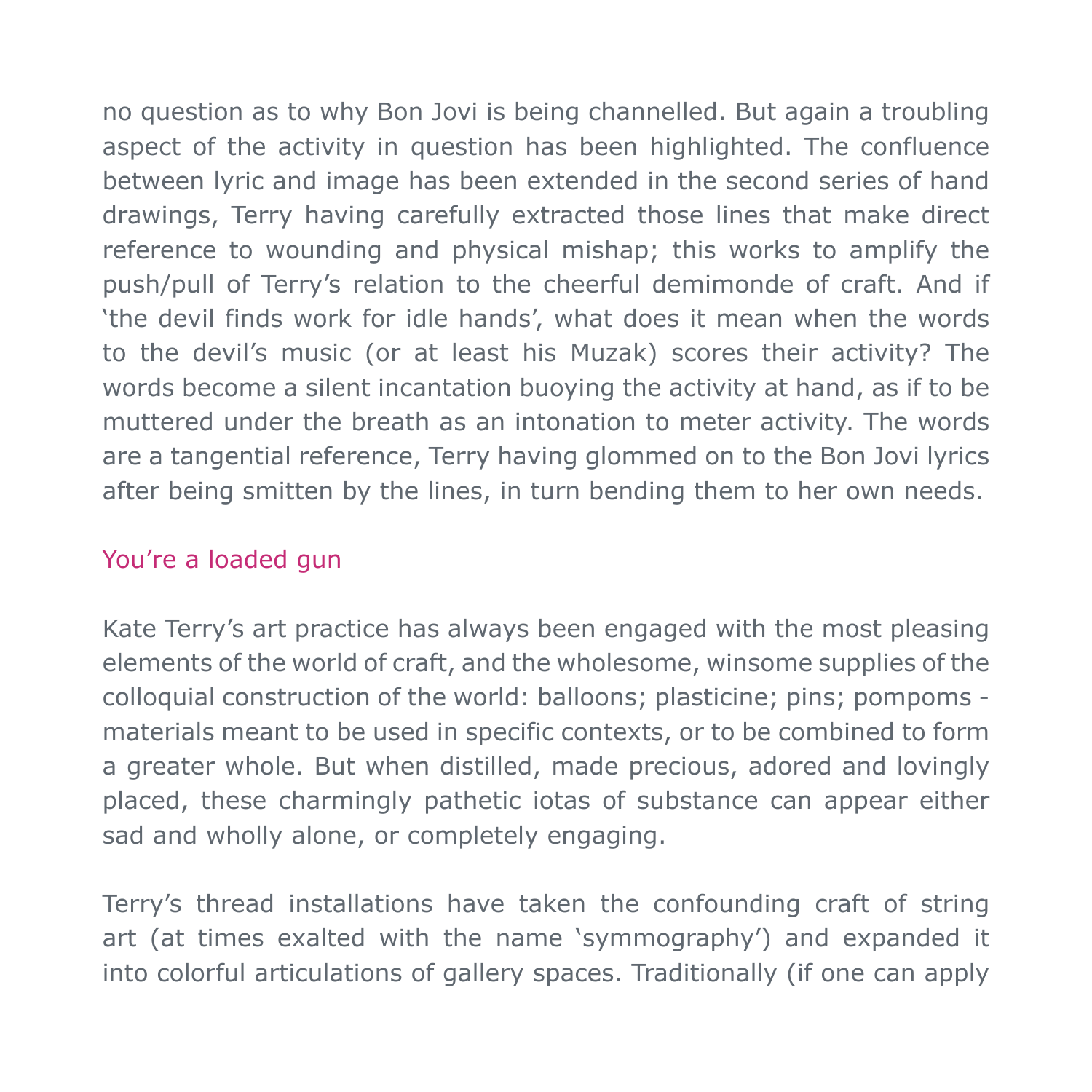such a determinant to a practice springing from the bourgeoning craft zeitgeist of the 60s and 70s) string art involves the creation of an image on a board using nails and string or fine metal wire. The perimeter of the image is denoted by tiny nails hammered in at measured distances, the volume between them described by lengths of string carefully threaded between each nail, crisscrossed and twisted to form regular striations of pattern. Owls, ships, mushrooms and sunsets are popular subjects. In Terry's hand the demented cult of symmography has been both amplified and reduced. Terry has chosen the flimsiest of materials for her works — using straight pins and sewing thread in tasty colours, but installed them on a grand scale.

In Thread Installation #9, the third element of the Pinpoint exhibition, Kate Terry has visually described the gallery space using one of her lapidary thread installations, carefully articulating both the hard edges and slight idiosyncrasies of the room's construction and design. Hammering in pins, she has then tautly tied lengths of pink thread between the miniature stanchions, creating breathtaking arcs that shouldn't  $impress, but do - they are just so qosh-darned$ **lovaly** $and precise.$ 

Because they are associated with a recent and nostalgia-ready past, aspects of craft have not only been ensconced in art practices but have also been resurrected for bastardization by fads. Case in point  $-$  this season my local H+M store has a symmographic sign that spells out the 'CASH' area on its second floor. Terry's site-specific thread installations continue her dialogue with the materials of craft and the manners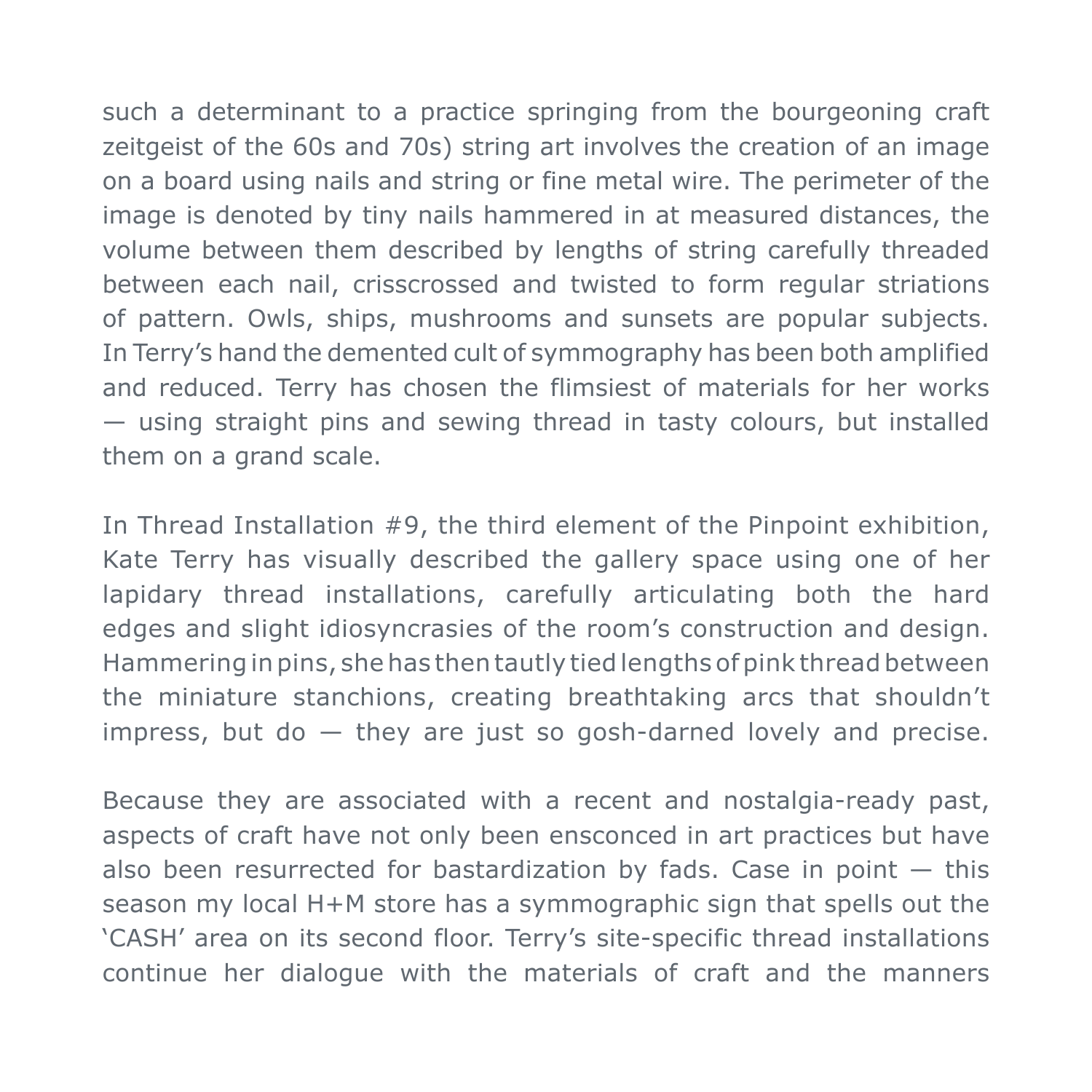of a do-it-yourself sensibility, but they are also ensnaring countless references to an art historical past. The installations recall the regular lines of constructivist Naum Gabo's filamentary sculptures, sculptor Barbara Hepworth's later stringed works, or the rigorously regular works of Minimalists such as Sol LeWitt or Frank Stella (think of LeWitt's many Line drawings and cube configurations, or Stella's radiating line paintings). However, Terry's thread installations mess things up in a very tidy way, as she has continued preceding investigations of metaphysical space and the sculptural through the use of brazenly craft-based materials, the nature of which she highlights and revels in.

#### There's nowhere to run

The final elements in Kate Terry's Pinpoint exhibition are her painstakingly assembled Thread Installation Kits. Making obvious the DIY impulse, these are small boxes in which are presented all the items necessary to create one's own thread installation: a spool of thread; matching toned measuring tape; tissue pattern; straight pins; and of course duly illustrated instructions. These kits invite us to take Kate Terry's place as artist, and to replace the gallery setting with whichever spot we choose. This creates the possibility for the materials to relapse back to their origins — plucked from obscurity on store shelves or robbed from sewing baskets, they have been happily ensconced in a gallery  $-$  yet, we are invited to purchase (in effect repurchase) these newly presented items and to use them at will. Terry is obliterating the reifying capabilities of the gallery, using it as art showcase, product showroom, and storefront.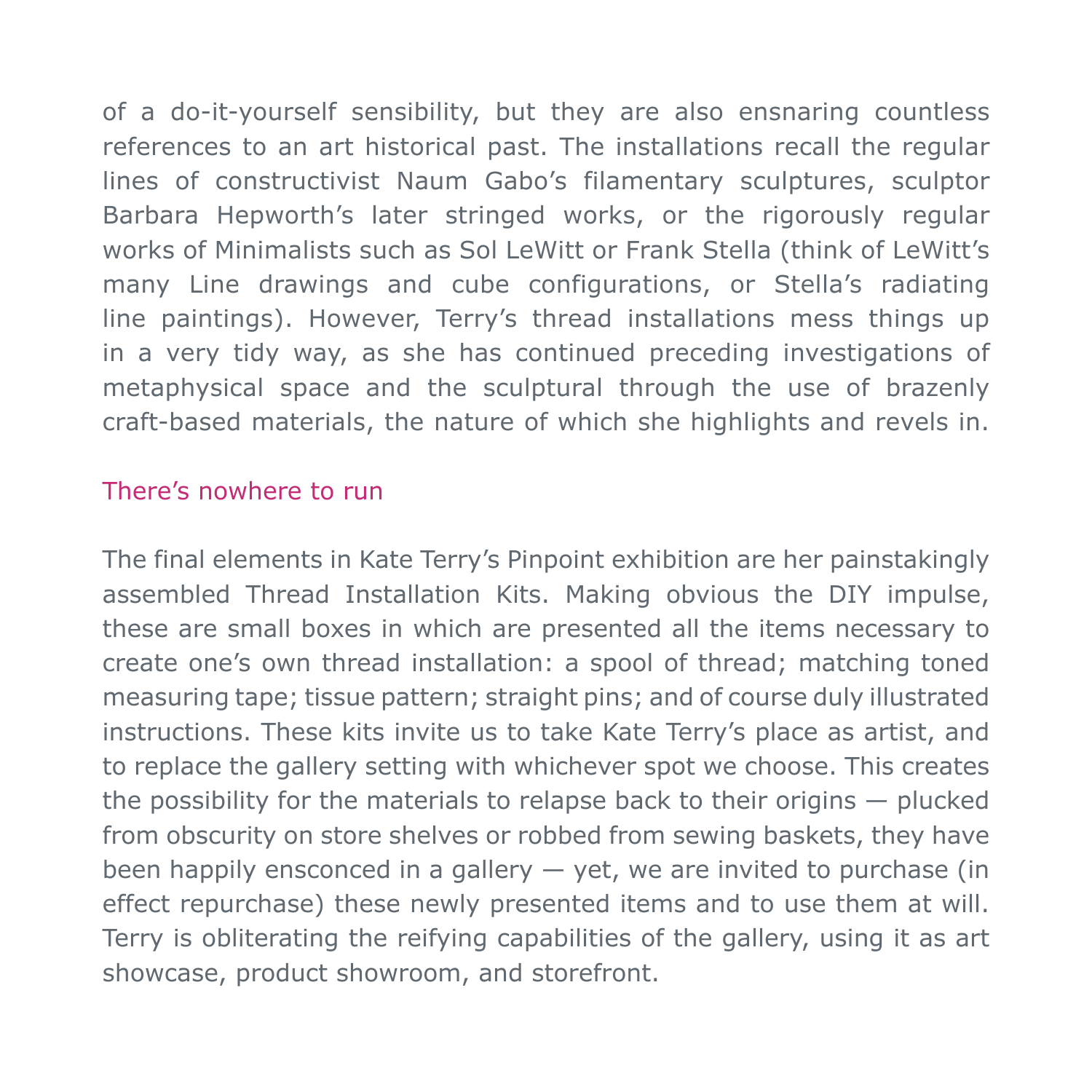French theorist and curator Nicolas Bourriaud writes about the use of preexisting materials in artworks, describing such activity thusly: "use is an act of micropirating that constitutes postproduction."

Nicolas Bourriaud, Postproduction, trans. Jeanine Herman (New York: Lukas & Sternberg, 2000) 18.

He is extrapolating from the ideas of the structuralist Michel de Certeau, who had previously described such processes wherein consumers can interact in unsanctioned ways with that which is sold to them, shown to them, provided to them:

> [...they] produce through their signifying practices [...] "indirect" or "errant" trajectories obeying their own logic […] Although they are composed with the vocabularies of established languages (those of television, newspapers, supermarkets, or museum sequences) and although they remain subordinated to the prescribed syntactical forms [...] the trajectories trace out the ruses of other interests and desires that are neither determined nor captured by the systems in which they develop.

> Michel de Certeau, The Practice of Everyday Life, trans. Steven Rendall (Berkeley: University of California Press, 1984) 30.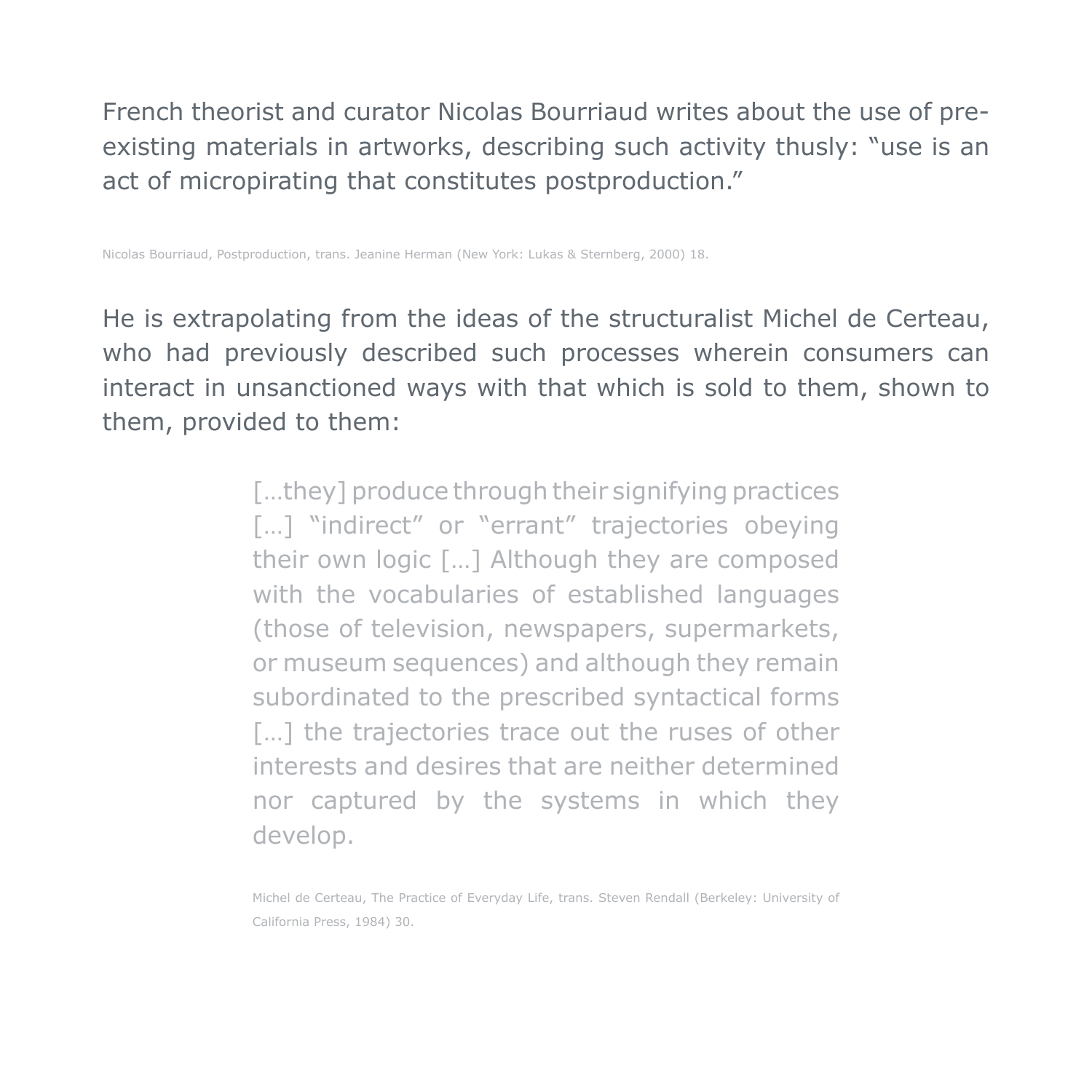#### No one can save me

In Pinpoint a thread web has been geometrically cast, lyrics called up, pins driven in, and hands made furious use of. Kate Terry has taken studied elements of the formal languages of bygone Minimalism and other artistic precedents, and bred them with elements of pop culture and the materials of craft to produce colourful bastard children who delicately bang their pinheads. These winsome offspring beguilingly create an arena wherein we are drawn into the push and the pull that Terry so strongly feels in relation to her materials and references, amplifying contemporary artistic dialogues.

> Katie Bethune-Leamen Visual Artist & Writer Toronto, Canada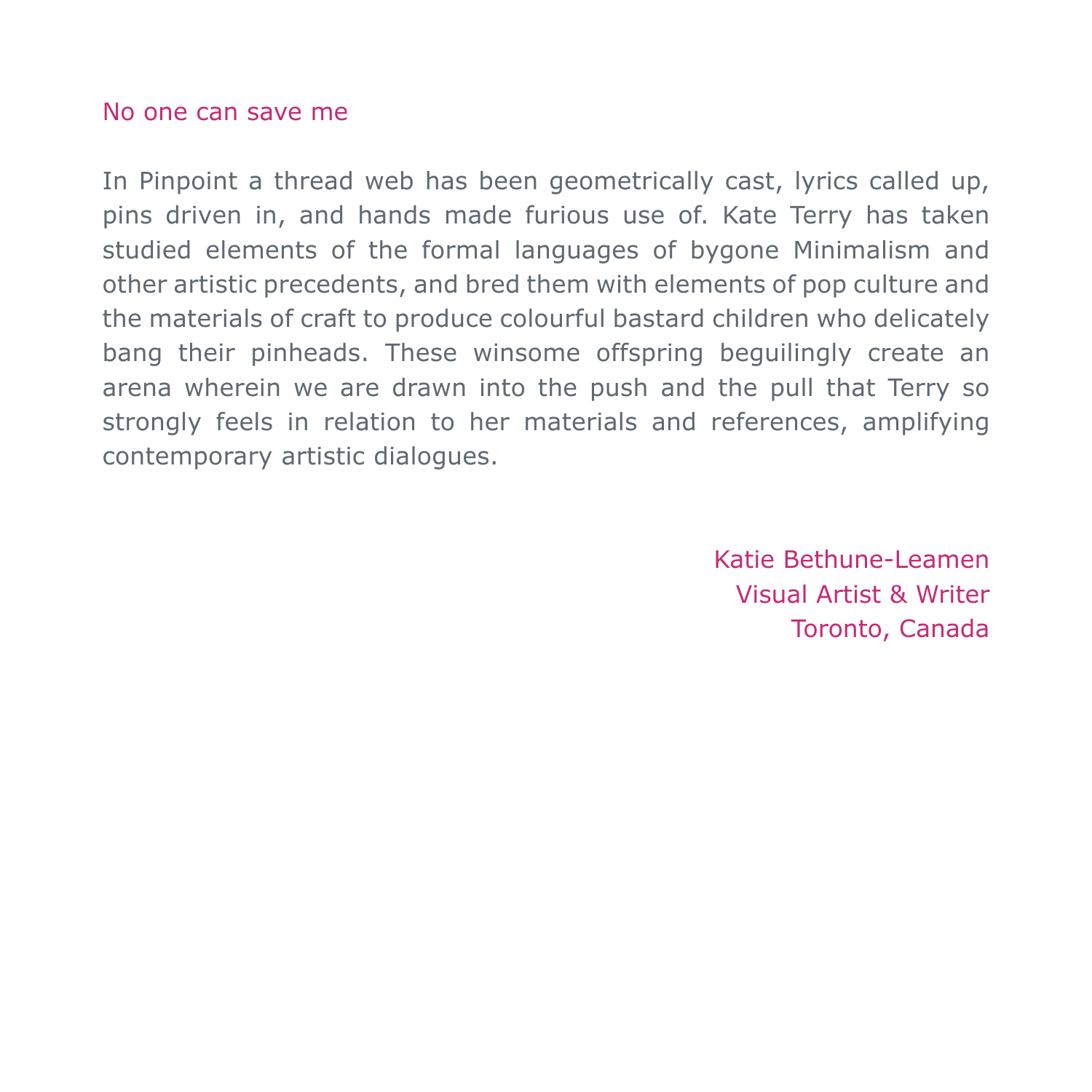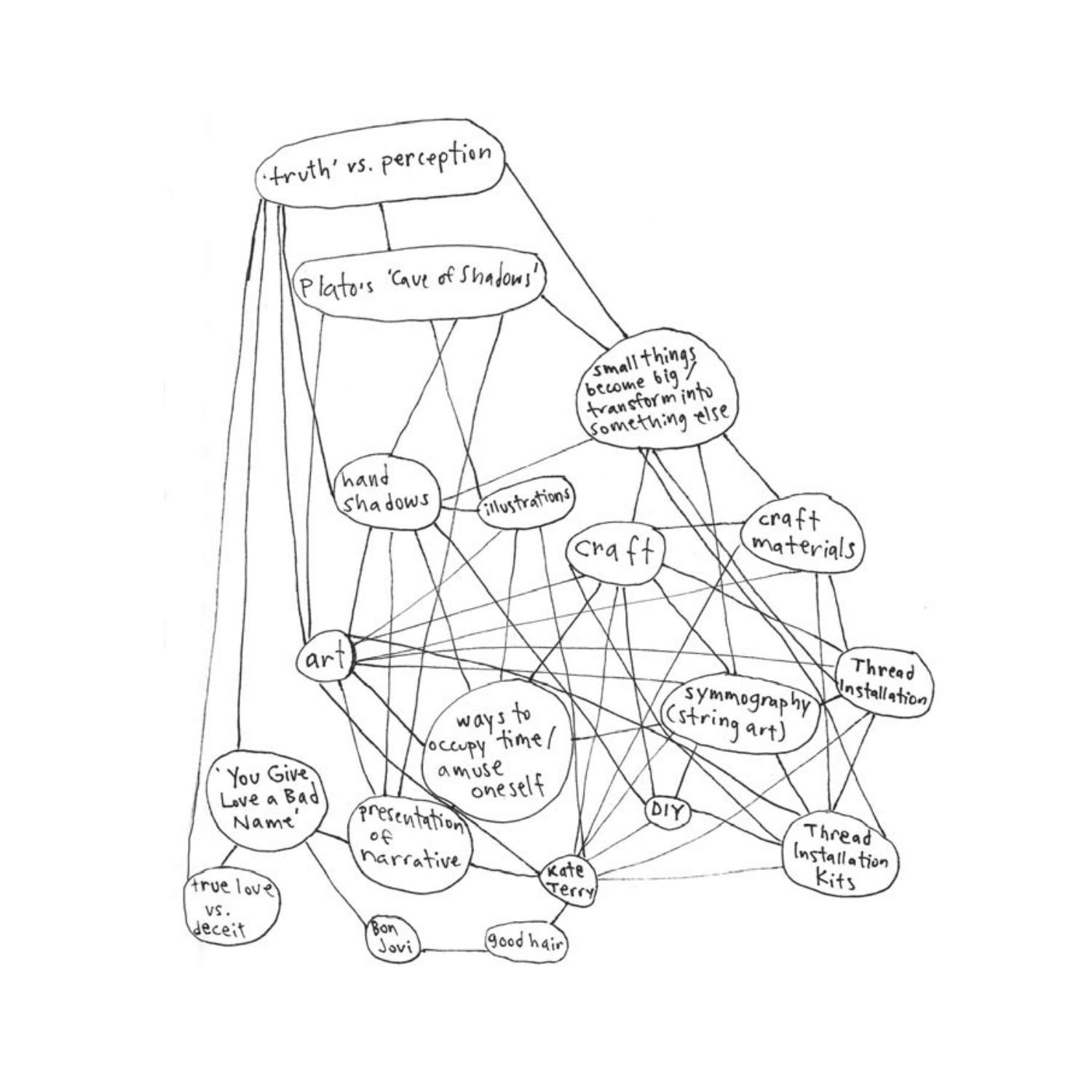## Katie Bethune-Leamen

Katie Bethune-Leamen is visual artist and writer based in Toronto, Canada. Her recent publications include contributions to the catalogues Play/Pause/Repeat: Laurel Woodcock (MacDonald Stewart Art Centre, 2004) and Michael Waterman: Robochorus (Artspace, 2005).

Her most recent solo exhibitions were: Wouldn't It Be (Ice, Ice), a combination of videos, drawings, and sculptural works about polar bears, customized cars, ice coolers and Hip-Hop, shown at the Khyber Centre for the Arts in Halifax, Canada in 2004 and Bite, a show that features TransArms, silicone buttock implants, fake Louis Vuitton bags, car under-lighting and bits of Hollywood movies at the Paul Petro Gallery in Toronto. Having completed her Master of Fine Arts at the University of Guelph in 2003, she hopes to do a PhD in the near future: because school is cool.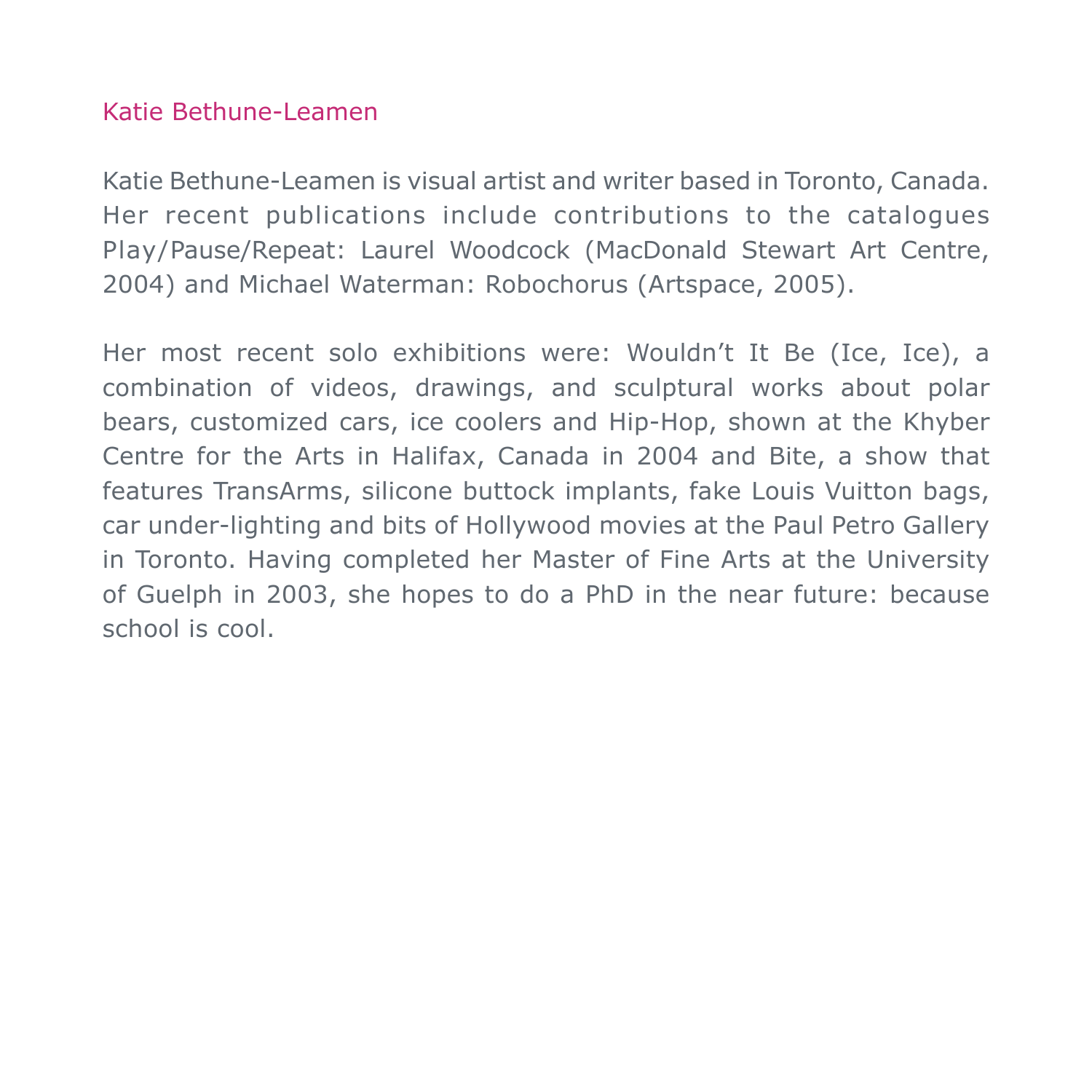## Kate Terry

Kate Terry was born in Canada in 1976. She grew up in Bristol, England and studied sculpture at the Manchester Metropolitan University. In 2000 she was awarded a Commonwealth Scholarship that enabled her to return to Canada to undertake a two-year Masters degree at the University of Guelph. Terry has exhibited widely in both England and Canada.

Her recent solo exhibitions have included Cloud Filling, at Art System in Toronto, Canada in 2002, and Diaphanous at Skol Centre des Arts Actuels, in Montreal, Canada, in 2002. Her work is in a number of private collections and was purchased by the National Gallery of Canada in 2002.

Since 2002, Terry has lived and worked in London. Her practice encompasses installations, drawings and editioned multiples. In 2003 she began the 'Arm Wrestling For Artists' organisation in association with artist Gary Colclough. In addition to A.W.F.A., Terry and Colclough facilitate art events and collaborate on drawings and installations.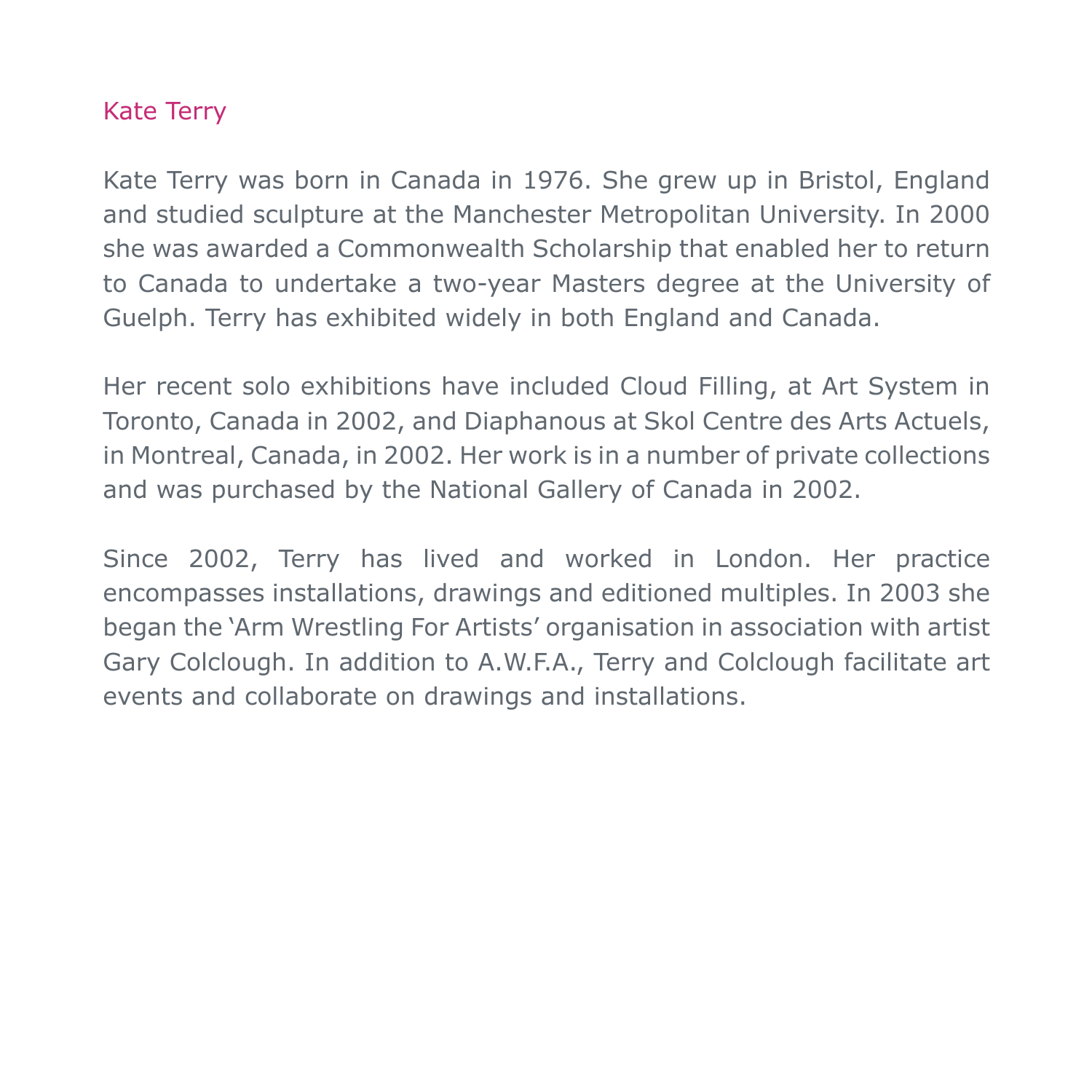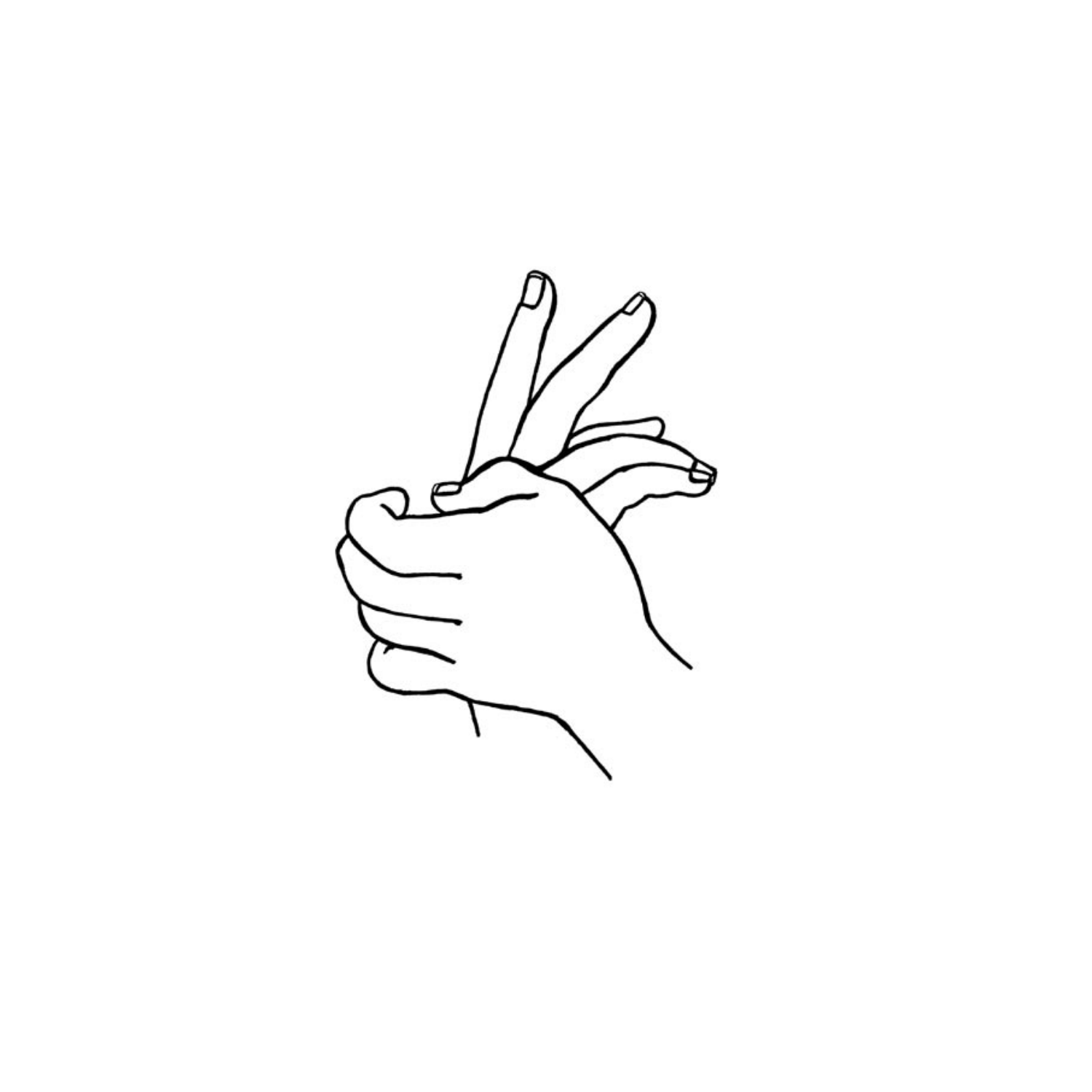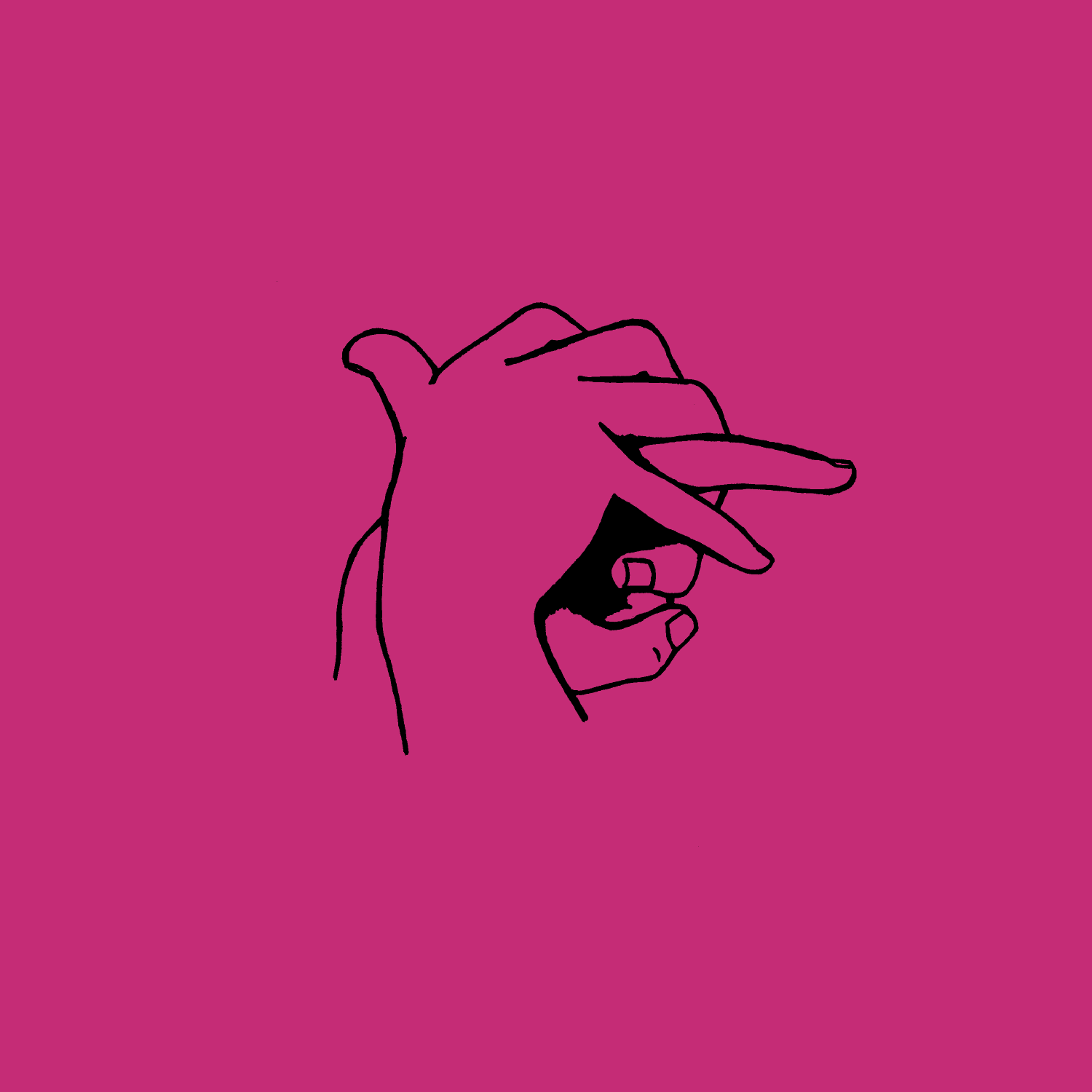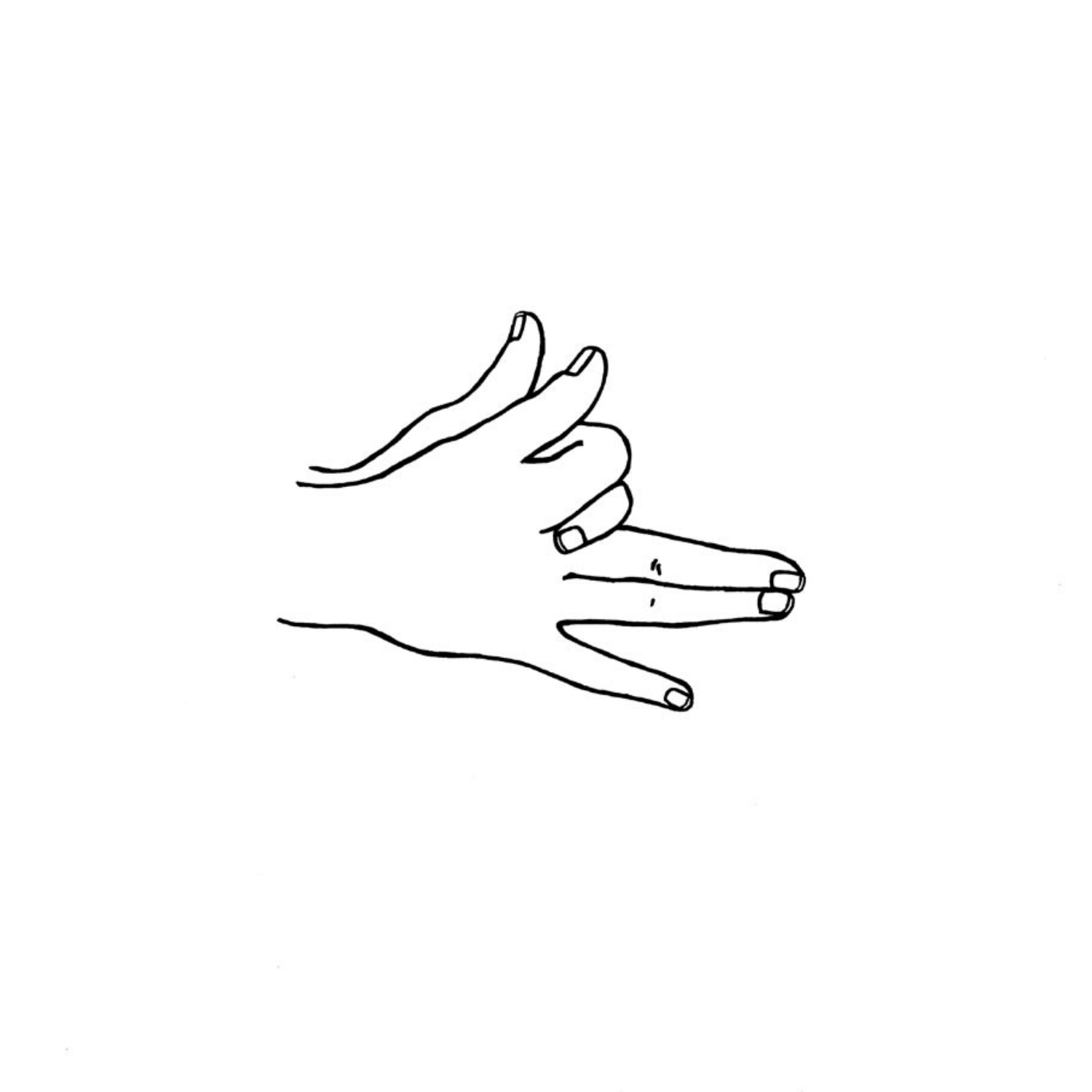

Events Content open sessions 1.30pm – 5.00pm

Thursday 03 February 2005

The Gallery at The Arts Institute at Bournmemouth

| $1.30 \text{pm}$ – 2.30pm text + work |                                   |
|---------------------------------------|-----------------------------------|
|                                       | Katie Bethune-Leamen + Kate Terry |
| $2.30pm - 3.00pm$                     | Writer: Katie Bethune - Leamen    |
| $3.00pm - 3.30pm$                     | coffee break                      |
| $3.30pm - 4.00pm$                     | Artist: Kate Terry                |
| $4.00 \text{pm} - 5.00 \text{pm}$     | open forum                        |

for further information on the exhibition and event contact: Violet McClean Gallery Officer

- t 01202 363351
- e vmcclean@aib.ac.uk